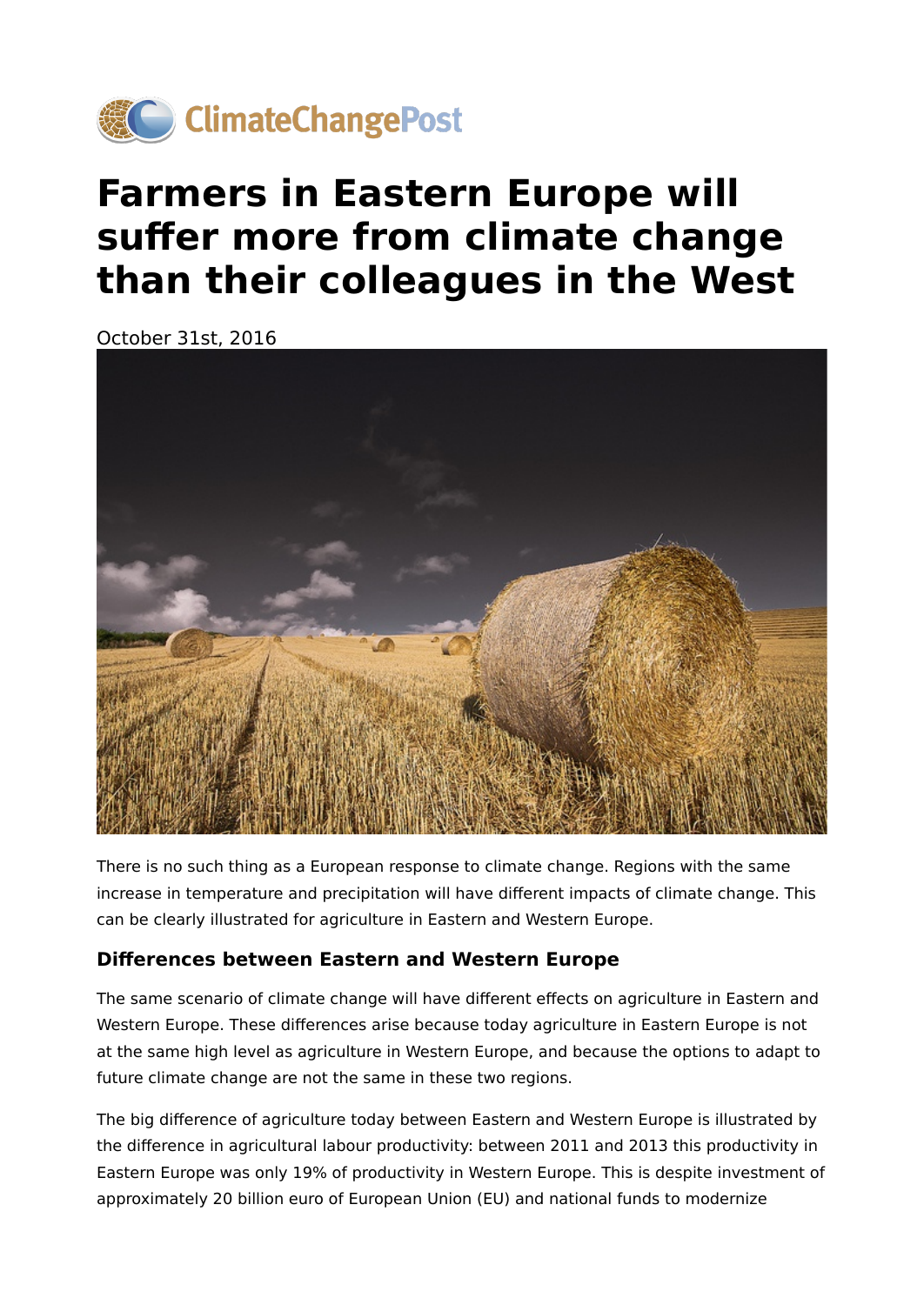Eastern European agriculture between 2000 and 2012. Apparently, transition of agriculture in Eastern Europe is a slow process.

Due to these big differences, Eastern and Western Europe do not have the same adaptive capacity or climate response, and thus face different climate change impacts. A farmer in Eastern Europe that is faced with a negative impact on a certain crop, for instance, has fewer options to adapt than a farmer in Western Europe facing the same impact for the same crop.

## **Adaptation gap Eastern Europe**

Farmers will continue to adapt to changing circumstances to maximize their profit. This profit-maximization has different outcomes for Eastern and Western Europe. This hypothesis has been tested for changes in temperature and precipitation between now and 2071 - 2100 under scenarios of a moderate change in climate. For this test two assumptions have been assessed:

#### **Adaptation in isolation**

What if Eastern and Western European regions had to adapt in isolation? If agriculture in Eastern and Western Europe had to adapt in isolation, and thus farmers in Eastern and Western Europe could only benefit from adaptation options in their respective regions, this would negatively affect farmers in Eastern Europe. After all, the number of potential adaptation options is smaller in Eastern than in Western Europe: the variation in Eastern European farms is smaller, and agriculture is less developed, modernized, and capitalintensive than in Western Europe.

#### **Same adaptive capacity for Eastern and Western Europe**

What if farmers in both regions have the same options to adapt? The results show that if farmers in Eastern Europe have full and easy access to the adaptive capacity of Western Europe, Eastern Europe will respond more positively to changes in climate. Vice versa, having full access to the adaptive capacity of Eastern Europe does not increase the adaptive capacity of Western Europe.

## **Current situation**

Both extremes are not realistic at this moment, however. Adaptation will not take place in isolation. There is an exchange of knowledge and expertise that strengthens adaptation capacity in Eastern Europe. Eastern European countries are continuing to re-adjust their institutions according to Western European templates, and Eastern European farmers have access to EU farm subsidies. The other end of the spectrum, where Eastern Europe gains access to the same level and quantity of adaptation options as Western Europe, is also unrealistic at this moment. Complex behavioural, technical, societal and institutional costs and adjustments at all levels of society are required to make this happen. Even though market principles are now predominant all over the European Union, and Eastern Europe has made a lot of progress to close the gaps, the countries in this region continue to face